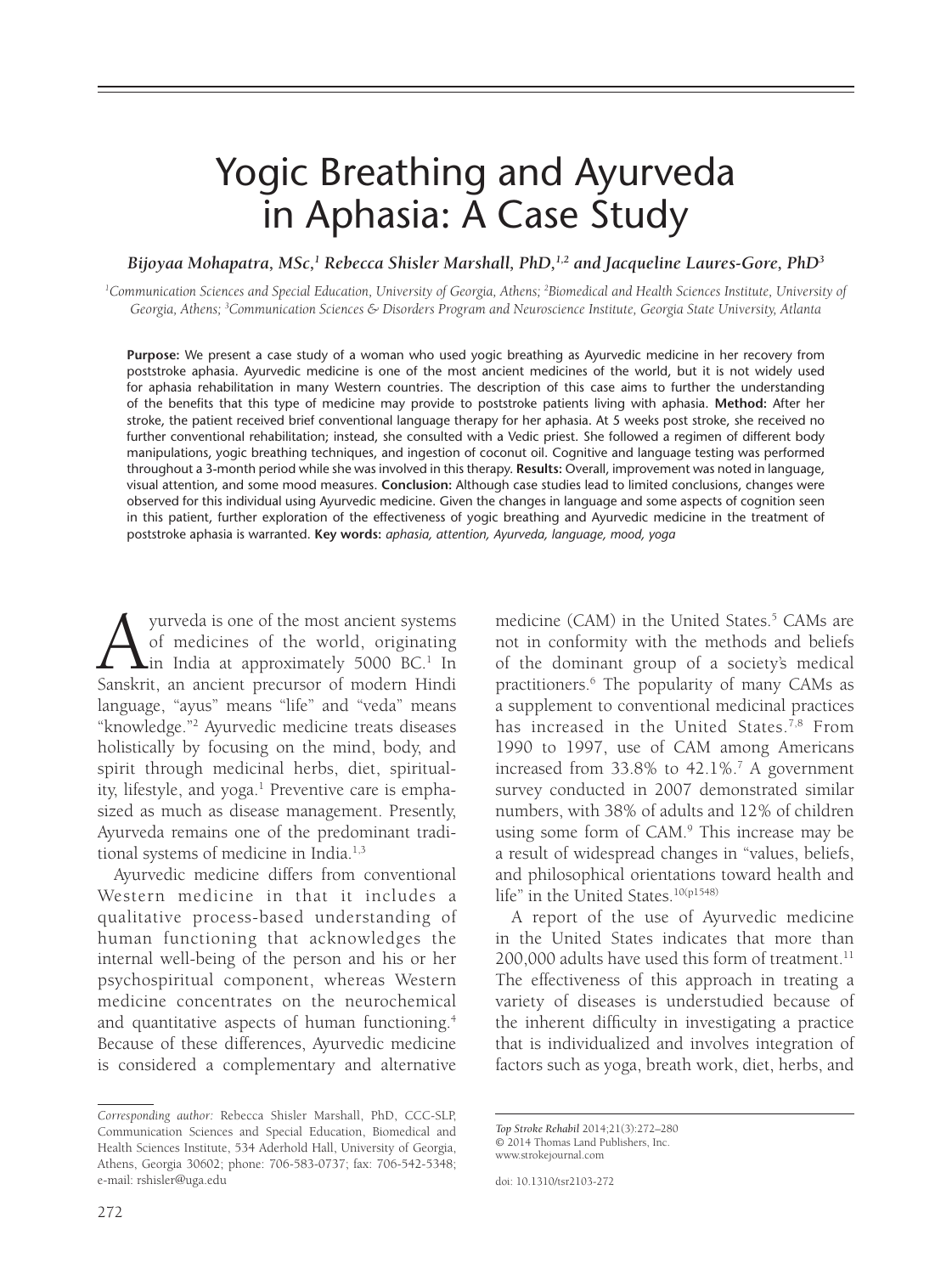meditation.5,12 Despite this complication, evidence of the effectiveness of Ayurvedic medicine and its application to clinical populations and the aging brain does exist.<sup>13</sup> Although few reports of its use with poststroke patients have been published, it is customary in India to use Ayurvedic medicine to treat impairments associated with stroke, such as aphasia. Some aspects of Ayurvedic medicine have been investigated in patients with stroke; however, study of the integration of all aspects of Ayurveda with patients has not been reported.

CAM approaches may reduce the linguistic impairments associated with aphasia, although the mechanism by which they improve language has not been determined. Individually, relaxation training, mindfulness meditation, and imagery show promise in the treatment of aphasia, but there are too few studies to provide conclusive evidence that CAM approaches are beneficial.<sup>14</sup> Given the individualized nature of Ayurvedic medicine, case studies or single-subject research designs may yield the most information about the potential value of Ayurvedic medicine in treating poststroke impairments.<sup>15</sup> In an effort to contribute to our understanding of CAM approaches that may aid in the treatment of poststroke impairments, such as aphasia, we present a case study of a woman living with aphasia who used Ayurvedic medicine to treat her linguistic and cognitive impairments.

## **Case Report**

## **Participant**

S.I., a 63-year-old right-handed homemaker from India with 10 years of formal education, was seen after she had a left-hemisphere stroke. S.I. has been living in the United States for more than 25 years. Before her stroke, she spoke both Hindi and English. Her family reports that she demonstrated better comprehension than production of the English language before her stroke. Brain imaging results demonstrated acute left frontotemporal lobe infarction. She exhibited right hemiparesis of upper and lower extremities and aphasia. She was transferred to a comprehensive rehabilitation setting 3 weeks post stroke where she received physical, occupational, and speech-language therapy for 2 weeks. On admission, S.I. was described as oriented to person, place, time, and situation with appropriate mood and affect. She also presented with right hemiparesis, mild dysarthria, expressive aphasia, cognitivelinguistic deficits, and dysphagia before her final rehabilitation. At discharge, S.I. was described as having done "well," although she was still diagnosed with expressive aphasia. She returned home with her family and received no further speech-language therapy.

### **Ayurvedic treatment**

After her discharge from rehabilitative care, the family contacted a Vedic priest who initiated her Ayurvedic treatment, which included different body manipulations, training in breathing techniques, and a suggestion to ingest coconut oil. After she experienced initial physical improvement, he recommended a balanced type of breathing called *anulom vilom,* or alternate nostril breathing. *Anulom vilom* (*anulom,* the right order; *vilom*, going against) is a type of pranayama that is believed to affect the sympathetic nervous system, grip strength, and anxiety $16-18$  and is defined as a regulation of the breath.19,20 Anulom vilom is practiced by occluding the right nostril, inhaling through the left nostril, holding the breath for a few seconds, then occluding the left nostril and exhaling from the right nostril. This pattern is then reversed. S.I. completed 17 weeks of anulom vilom (alternate nostril breathing), practicing 20 minutes a day over 17 consecutive weeks for a total of 105 days (as recorded on a practice sheet). Patanjali's yoga sutras included Ashtanga yoga. *Asht* in Sanskrit means 8 and *anga* means limbs; 1 of the 8 limbs of Ashtanga in spiritual yoga is breathing practice, also called *pranayama*. 19,20 It is thought that certain types of yogic breathing practices can influence autonomic nervous system functions to bring "balance" to the body after mental or physical illness.21 In addition, she was ingesting 1 tablespoon of coconut oil daily. Although she had received speech-language therapy while in the rehabilitation hospital, she was no longer receiving any speech or language therapy. During the 14th week of the study, she had a cardiovascular episode (suspected myocardial infarction) and was admitted to the intensive care unit for observation for a few days; a pacemaker was placed before discharge.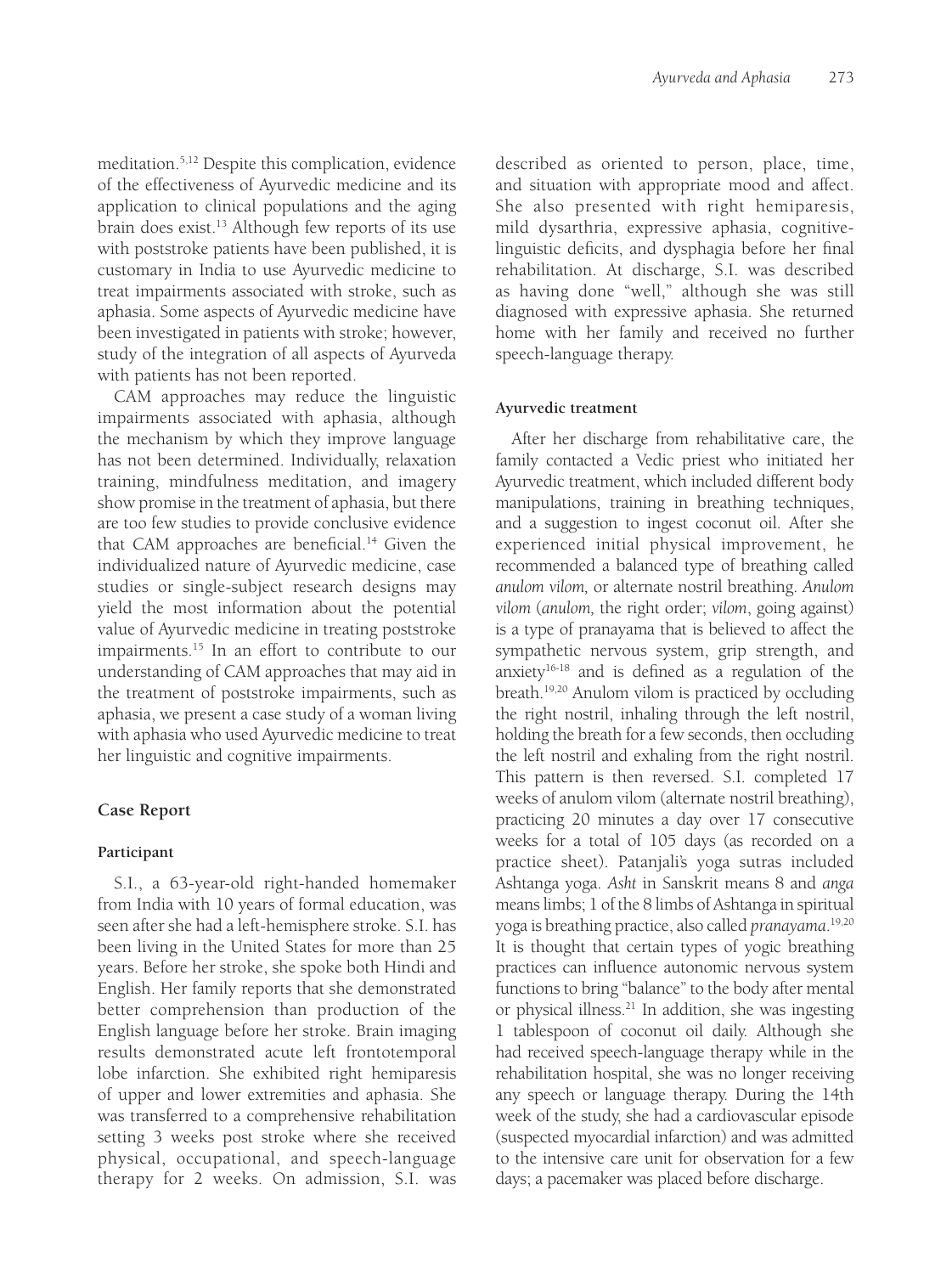#### **Assessment**

Three cognitive and language assessments were conducted over time as S.I. engaged in the treatments suggested by the Vedic priest. An initial assessment (before beginning anulom vilom) was administered, followed by a midstudy assessment (after 8 weeks of practice) and a final assessment at the end of 17 weeks. For the purpose of this article, data from pretests and posttests are presented in their entirety. Assessments were translated into her native language (Hindi) as needed.

S.I.'s performance was assessed with a language task (Western Aphasia Battery-Revised [WAB-R]22), attention tasks (Continuous Performance Test II [CPT-II]<sup>23</sup> and the Color Trails Test  $[CTT]^{24,25}$ ), and measures of mood (the Beck Anxiety Inventory [BAI],<sup>26</sup> the Beck Depression Inventory-II  $[BDI-II]$ ,<sup>27</sup> and the short form of the Geriatric Depression Scale [GDS]<sup>28,29</sup>).

#### *Prestudy assessment*

Initial assessment results from the WAB-R showed a mild anomic aphasia type (aphasia quotient [AQ] = 84.9/100). Although the information content of S.I.'s spontaneous speech was good (9/10), she demonstrated paraphasias and marked word-finding difficulties without any sign of dysarthria (fluency of spontaneous speech  $= 6/10$ ). The scores revealed a naming deficit (8.2/10) with greater impairment in tasks that involved naming from memory (eg, a task that required her to name as many animals as possible in 1 minute). She demonstrated a reduced ability for repetition (9.3/10) and impaired reading (7/10) and writing ability (6/10) at the sentence level, showing the characteristics of word-byword reading. On auditory verbal comprehension tasks such as yes/no questions, word recognition, and sequential commands, her score was 9.5/10. Drawing, block design, calculation, and Raven's Coloured Progressive Matrices are a part of the constructional, visuospatial, and calculation (nonlinguistic) skills on the WAB-R, and she scored 8.4 out of 10 on the subtest. No sign of apraxia was evident. Language quotient (LQ) and cortical quotient (CQ) scores on the WAB-R derived from the different subtests were 78.4 and 83.47, respectively.

The performance on cognitive functions (CPT-II and CTT) was relatively normal. On the CPT-II, the Confidence Index for neurological deficit was 38.77%, which means that her performance is less like those with neurological deficits. The CPT-II discriminant function indicates that the results better match a nonclinical profile than a neurologically impaired clinical profile. Of the different measures of the CPT-II, the percentage of omissions (0.62%) fell within the average range, suggesting that she responded appropriately to the target responses. Hit reaction time is the mean response time for all target responses and was measured to be within the average range (409.92 ms). Measures of omissions and hit reaction time are suggestive of inattention. Percentage of commission measures inattention and impulsivity and was observed in the average range (41.67%). Any response that occurs less than 100 ms after a stimulus is referred to as a "perseveration," and S.I.'s percentage of perseverations (0.62%) was markedly atypical in comparison with a normative group, which is indicative of her impulsive behavior. Vigilance scores (hit SE block change = 0) suggested response consistency throughout the task.

Both sections of the CTT were administered. The standard scores obtained from the individual time scores on the CTT 1 (120 seconds) indicate a severe degree of impairment. On CTT 2 (180 seconds), a clinical interpretation of mild to moderate impairment was reported. Her impairment is more general and cannot be specifically attributed to cognitive interferences caused by simultaneous alternating and sequencing. Her performance on the tasks may have been affected by her use of her nondominant left hand (as a result of right hemiparesis from the stroke).

In addition, her performance on the following mood assessments suggested minimal or no anxiety and depression: BAI (score = 0, minimal level of anxiety), BDI-II (score = 8, minimal depression), and the GDS (score = 3, no depression).

#### *Poststudy assessment*

At the end of the 17-week period, a final assessment was conducted. As revealed by the various tests, S.I. showed improvement in some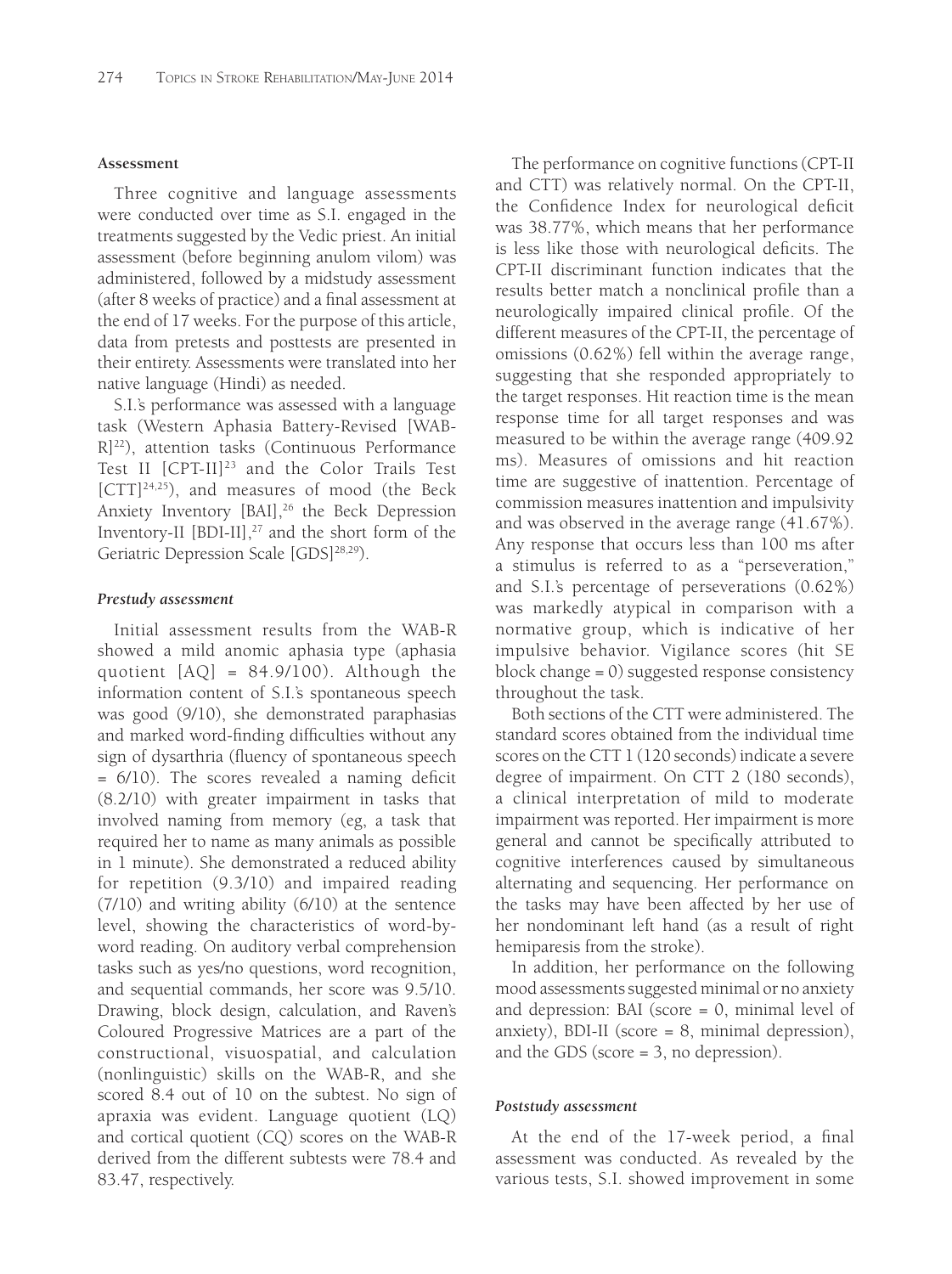linguistic skills. A poststudy assessment with the WAB-R revealed an AQ of 92.6 with mild severity  $(LQ = 89.9, CQ = 92.1)$ . Although her speech was comparatively preserved in terms of syntax and phonology, word-finding difficulty was still evident (information content 10/10, fluency 8/10) during spontaneous speech. Certain semantic substitutions and circumlocutions were also evident in her speech. She showed an increase in the naming scores (9.5/10). Auditory comprehension scores (9/10) and repetition scores (9.8/10) remained constant over the period of study. Her responses on the writing output task (8.4/10) paralleled her spontaneous speech output on the picture description task, with seemingly longer sentences of increasing complexity and fewer graphemic errors. She also demonstrated improvement in her reading skills (9.1/10) for comprehension of sentences as compared with her previous score. Therefore, the LQ increased to 89.9 in comparison with the prestudy assessment score. She performed better on the construction, visuospatial, and calculation tasks; her overall score was 9.3 out of 10. As a result, her CQ on the WAB-R also increased to 92.1.

On the CPT-II, the Confidence Index for neurological deficit increased to 50.15%, which at final testing favored a clinical classification, meaning that her performance was more closely aligned with individuals with known neurological impairments. Although the range between 40% and 60% is described as more difficult to interpret and considered "inconclusive,"23 the percentage of omissions (0.62%) and commissions (30.56%) continued to be within the average range. The mean reaction time of the responses was 406.16 ms with a little inconsistency in the response speeds, indicating inattentive behavior. The substantial increase in percentage of perseverations (3.41%) was indicative of impulsive behavior. Of the different vigilance measures, hit SE block change (-0.12) scores were within the acceptable performance range.

When compared with the prestudy assessment scores, the CTT scores had improved during the course of the study. Standard scores from the individual time scores on the CTT 1 (60 seconds) and CTT 2 (121 seconds) were indicative of average response. Mood assessment showed similar trends on the BAI (0, minimal levels of anxiety), BDI-II (5, minimal depression), and GDS (3, no depression).

## **Summary of the findings**

Overall, S.I.'s performance on language measures improved over the course of the case study. On the WAB-R, she demonstrated a gradual increase on the AQ, LQ, and CQ as well as improved performance on specific subtests (Figure 1). The scores are suggestive of possible improvement in various areas of language (eg, fluency, auditory comprehension, repetition, naming, reading, and writing) and nonlanguage (constructional) skills. Her performance on the CPT-II demonstrated fewer deviant values on the prestudy assessment in comparison with the poststudy assessment; this decrease in performance may have been a result of the other health issues (myocardial infarction at 14 weeks) she experienced during the course of the study (**Figure 2**). On the CTT, the reaction times on the 2 sections indicate that she experienced improvement in sustained visual attention involved in perceptual tracking and simple and alternate sequencing (**Figure 3**). Her mood was assessed on different tests (BAI, BDI-II, and GDS), and she was found to have minimal levels of anxiety without any traces of depression (**Figure 4**) with a gradual decrease in scores for the BDI-II.

## **Discussion**

S.I. was advised to perform alternate nostril breathing as a result of her consultation with the Vedic priest, and her progress was followed over the course of 17 weeks. Although she was instructed to practice 30 minutes a day, she consistently practiced alternate nostril breathing approximately 20 minutes a day. Overall, her language and cognitive skills improved. Increases in AQ, LQ, and CQ on the WAB-R were observed by the end of 17 weeks. Additionally, increases in spontaneous speech, fluency, and naming were observed. Improved performance on an attention task was also observed for S.I. during the course of the study. Her time to complete the CTT 1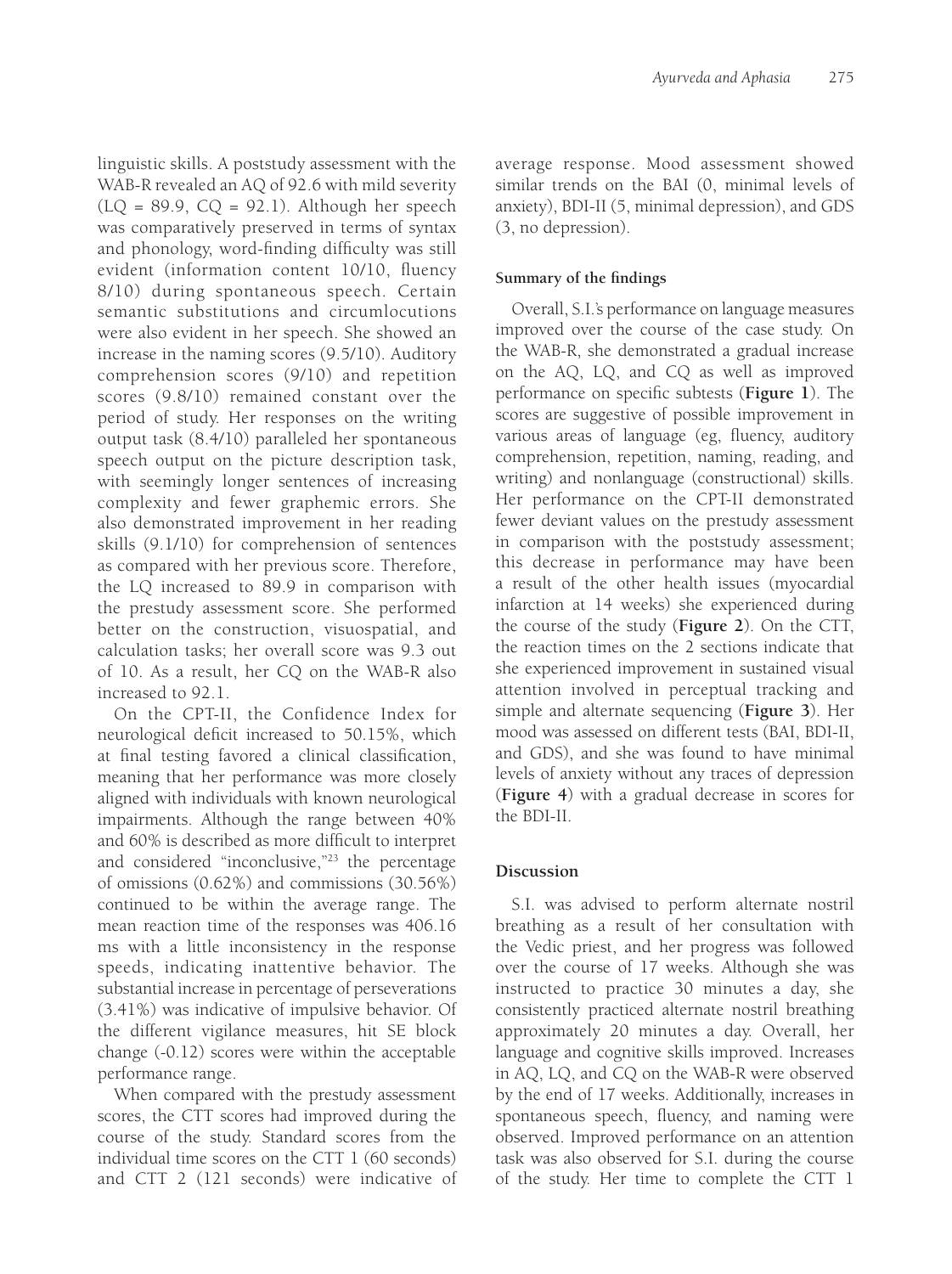

**Figure 1.** Western Aphasia Battery-Revised (WAB-R) subtest scores for pre-, mid-, and poststudy assessments.



**Figure 2.** Continuous Performance Test II (CPT-II) percent omissions, commissions, and perseverations for pre-, mid-, and poststudy assessments.

and CTT 2 decreased, demonstrating improved performance. These changes in performance suggest that use of yogic breathing as Ayurvedic medicine may have been beneficial for this particular individual with aphasia.

Limitations to this study include the potential impact of spontaneous recovery on S.I.'s performance. Additionally, it could be argued that aspects of the treatment are similar to other treatment options such as meditation. We cannot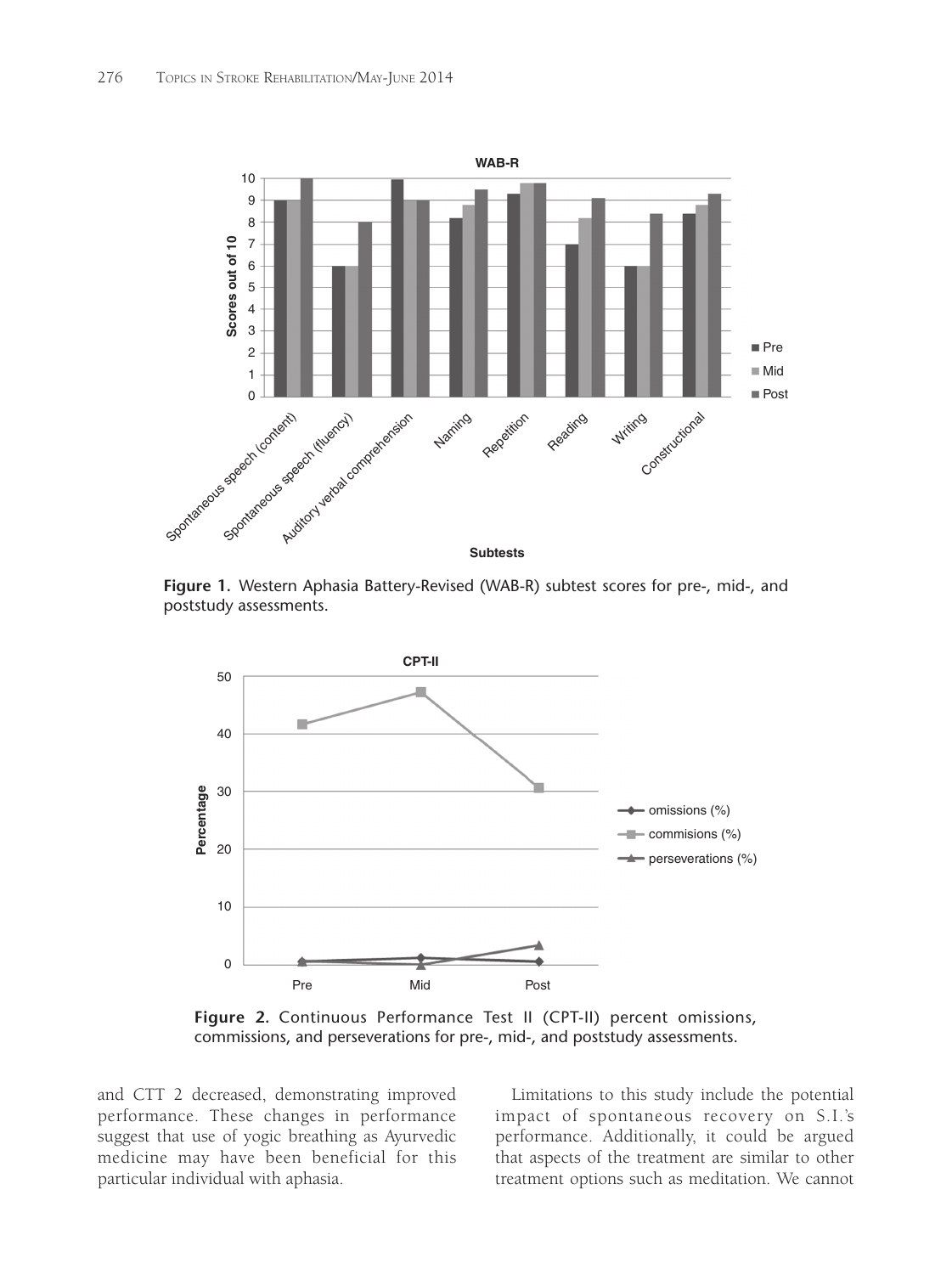

**Figure 3.** Color Trails Test (CTT) 1 and 2 reaction times for pre-, mid-, and poststudy assessments.



**Figure 4.** Beck Anxiety Inventory (BAI), Beck Depression Inventory-II (BDI-II), and Geriatric Depression Scale (GDS) scores for pre-, mid-, and poststudy assessments.

identify the mechanism for change based on this case study, because the meditative component of the pranayama practices may have produced similar results based on previous positive findings of increased attention and decreased anxiety after meditation.<sup>30,31</sup> Recent findings of language changes after unilateral nostril breathing for individuals with aphasia suggest that breathing practices may affect language post stroke.32 This is an empirical question, and additional research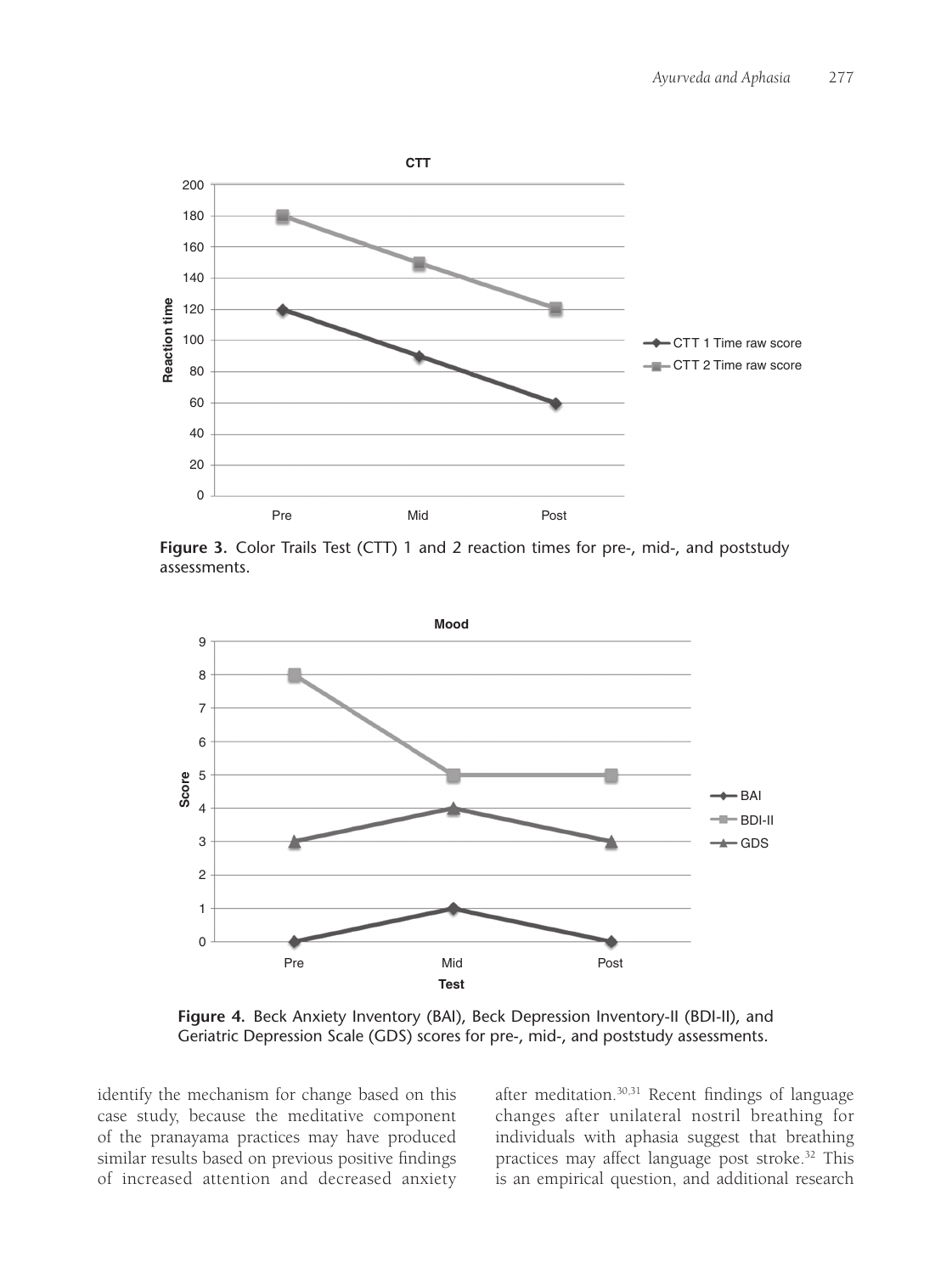is needed to determine the specific causes of the changes observed.

Furthermore, it is possible that S.I.'s improved performance on certain measures was simply a result of the practice of these particular tasks. Using the same tasks over the course of 3 assessments could translate to improved performance. However, this is unlikely because of the prolonged time between tests (8-9 weeks). Additionally, because this individual was only 3 months post stroke, and therefore had not yet reached her recovery plateau, continued spontaneous recovery could contribute to the positive findings. The potential myocardial infarction and pacemaker placement at 14 weeks could also have affected her cognitive and language performance. A future study with a single-subject design would help to eliminate these limitations by allowing for more control and could help to determine whether yogic breathing as Ayurvedic medicine would be

**REFERENCES**

- 1. Mukherjee PK, Nema NK, Venkatesh P, Debnath PK. Changing scenario for promotion and development of Ayurveda–way forward. *J Ethnopharmacol.* 2012;143(2):424–434.
- 2. Mukherjee PK. Evaluation of Indian traditional medicine. *Drug Inf J.* 2001;35(2):623–632.
- 3. Mukherjee PK, Venkatesh P, Ponnusankar S. Ethnopharmacology and integrative medicine - Let the history tell the future. *J Ayurveda Integr Med.* 2010;1(2):100–109.
- 4. Lad V. *Ayurveda: A Practical Guide: The Science of Self Healing*. Twin Lakes, WI: Lotus Press; 2009.
- 5. Park JJ, Beckman-Harned S, Cho G, Kim D, Kim H. The current acceptance, accessibility and recognition of Chinese and Ayurvedic medicine in the United States in the public, governmental, and industrial sectors. *Chin J Integr Med.* 2012;18(6):405–408.
- 6. Gevitz N. *Other Healers: Unorthodox Medicine in America*. Baltimore: Johns Hopkins University Press; 1988.
- 7. Eisenberg D, Davis RB, Ettner SL, et al. Trends in alternative medicine use in the United States, 1990–1997: Results of a follow-up national survey. *JAMA.* 1998;280(18):1569–1575.
- 8. Goldrosen MH, Straus SE. Complementary and alternative medicine: Assessing the evidence for immunological benefits. *Nat Rev Immunol.* 2004;4(11):912–921.
- 9. Barnes PM, Bloom B, Nahin RL. Complementary and alternative medicine use amoung adults and children: United States, 2007. *Natl Health Stat Rep.* 2008;(12):1–23.

beneficial for other individuals with aphasia. Selfrating and/or perception of language and cognitive skills would also be valuable to include in future studies. Overall, the findings suggest that cautious optimism and further study are warranted. Few studies have investigated the use of yogic breathing and Ayurveda to treat poststroke aphasia, and it may be a promising adjunct for conventional rehabilitation. Given the changes in language function and some aspects of cognition seen in this individual, further exploration of the effectiveness of yogic breathing and Ayurvedic medicine in the treatment of poststroke aphasia is reasonable.

#### **Acknowledgments**

The authors report no conflicts of interest.

Deepest gratitude is extended to the participant and her family for the time and attention they devoted during the study.

- 10. Astin JA. Why patients use alternative medicine: Results of a national study. *JAMA.* 1998;279(19):1548–1553.
- 11. Pleis JR, Lethbridge-Cejku M. Summary health statistics for U.S. adults: National Health Interview Survey, 2006. *Vital Health Stat 10.* 2007;(235): 1–153.
- 12. Kiefer D, Pitluk J, Klunk K. An overview of CAM: Components and clinical uses. *Nutr Clin Pract.* 2009;24(5):549–559.
- 13. Singh RH, Narsimhamurthy K, Singh G. Neuronutrient impact of Ayurvedic Rasayana therapy in brain aging. *Biogerontology.* 2008;9(6):369–374.
- 14. Laures J, Shisler R. Complementary and alternative medical approaches to treating adult neurogenic communication disorders: A review. *Disabil Rehabil.* 2004;26(6):315–325.
- 15. Robey RR, Schultz MC. A model for conducting clinical-outcome research: An adaptation of the standard protocol for use in aphasiology. *Aphasiology.* 1998;12(9):787–810.
- 16. Telles S, Hanumanthaiah B, Nagarathna R, Nagendra HR. Improvement in static motor performance following yogic training of school children. *Percept Mot Skills.* 1993;76(3 Pt 2): 1264–1266.
- 17. Raghuraj P, Nagarathna R, Nagendra HR, Telles S. Pranayama increases grip strength without lateralized effects. *Indian J Physiol Pharmacol.* 1997;41(2):129–133.
- 18. Brown RP, Gerbarg PL. Sudarshan Kriya yogic breathing in the treatment of stress, anxiety, and